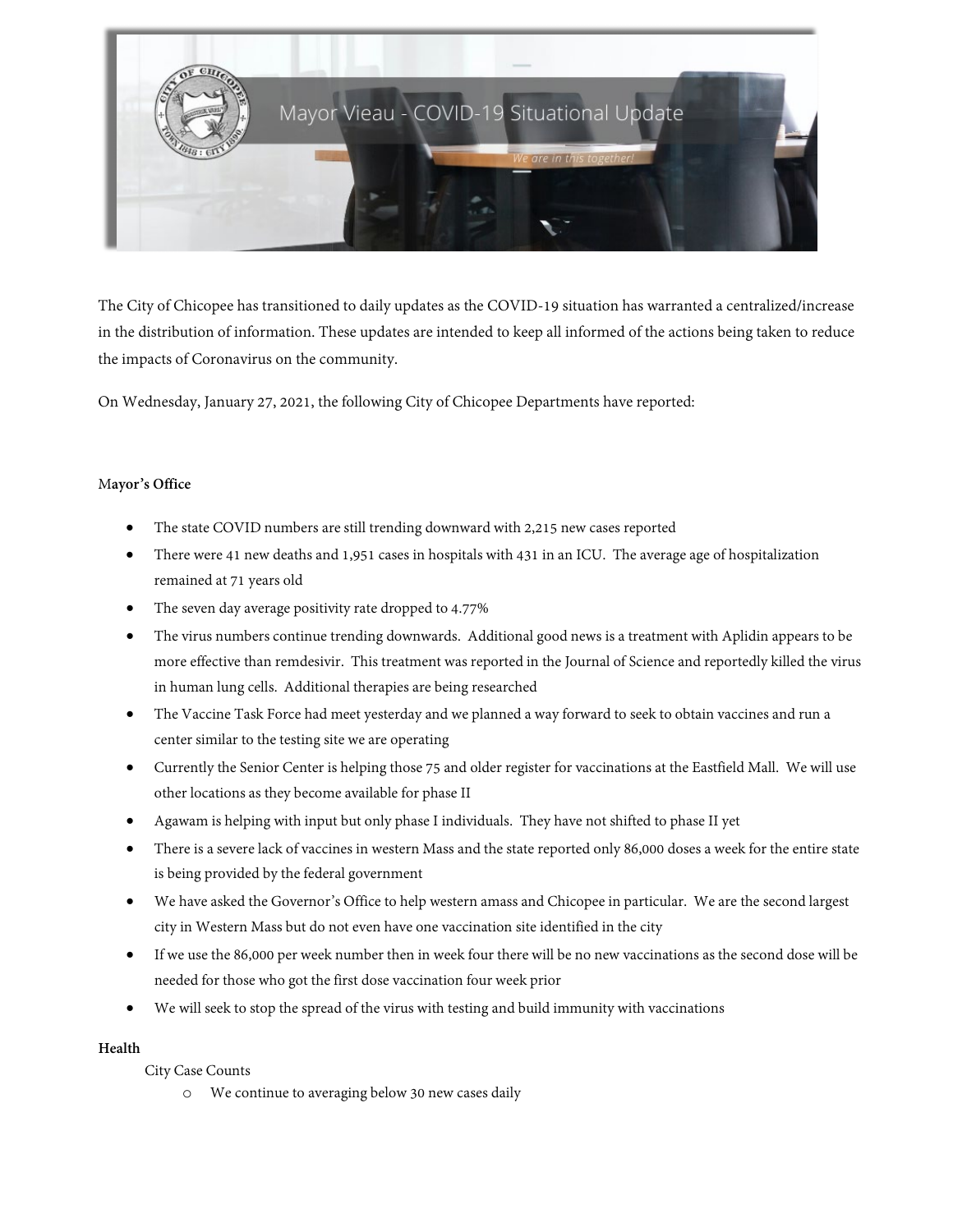- o We have 416 open cases
- o There are 23 deaths
- o 103 N/A
- o 2,459 recovered
- o A total of 3,002 cases to date
- Our testing site numbers are decreasing and we still have downward trend in positivity rates.
- We are waiting for news from the state on vaccine distribution especially for home bound who will present a challenge based upon time the vaccine can be out of refrigeration
- We are also looking at bringing vaccines to senior housing like McKinley Apartments and the housing authority
- Agawam is seeking to have the Bethany Church serve as a vaccination location and East Longmeadow will continue using the room in the municipal building

### **Police Department**

- Status Quo on services
- We still have one officer out and recovery is slow in the hospital
- Staff is ready to help with vaccine distribution if needed
- Working with Senior Center on 75 and older registrations

#### **Fire Department**

• Status quo on services and three firefighters remain out with symptoms

### **Emergency Management**

- Services and staffing are status quo
- The test site is going well and we continue to provide testing

### **Safety**

- Status Quo on staffing
- We had a positivity rate of 10.9% on Monday which is lower
- We can move to the vaccine distribution task if needed
- The Uniroyal demolition work has not interfered with the testing
- Yesterday we had 116 tests administered and the number is decreasing form our high last month due to the holidays

## **DPW**

- Status quo on staffing
- We have one staff member out
- Westover ARB has reported they are vaccinating military staff and employees with vaccines provided directly from the federal government